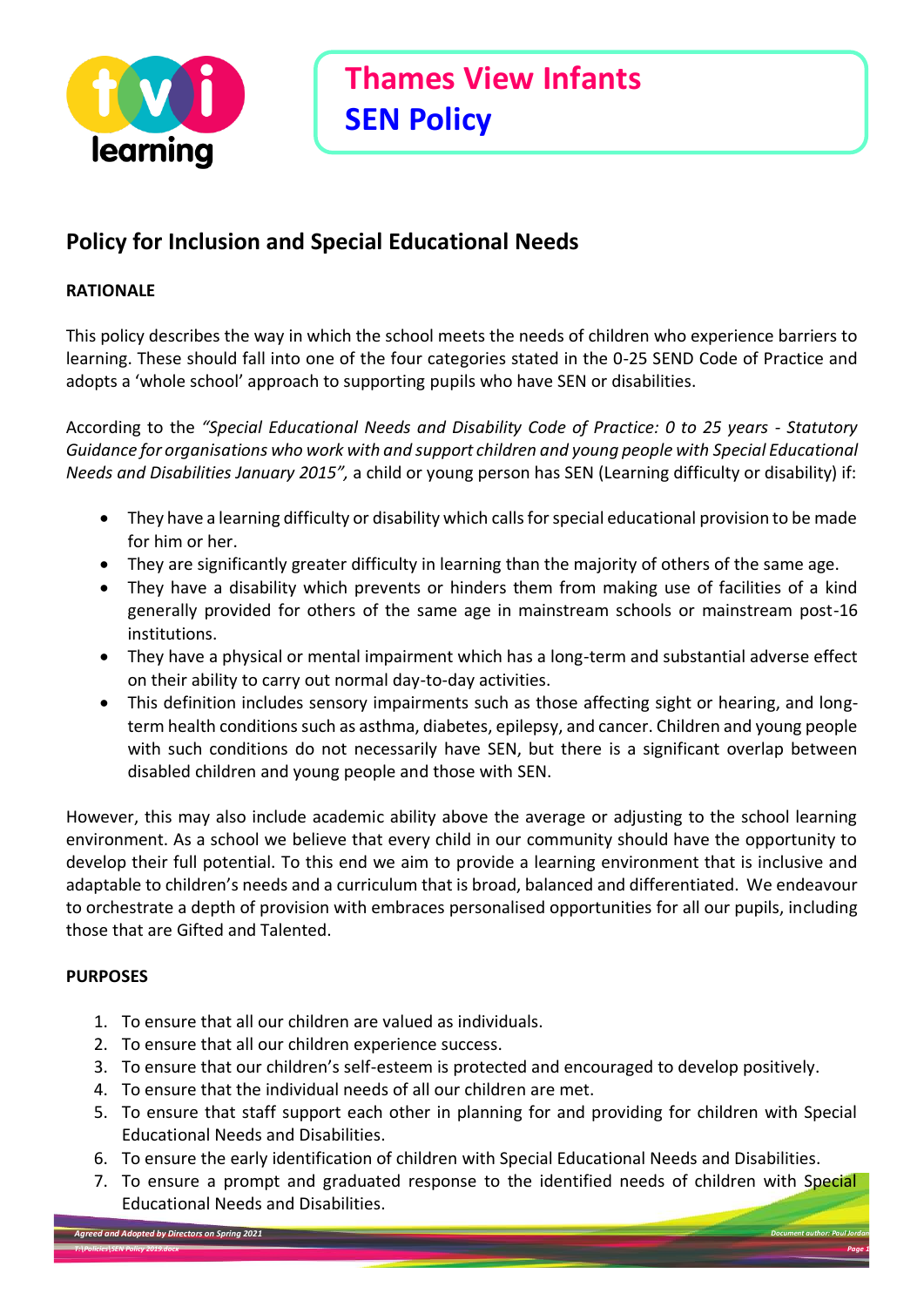

- 8. To ensure that the progress of children with Special Educational Needs and Disabilities are regularly monitored
- 9. To ensure that parents are fully and regularly consulted, their support is valued and that their understanding and knowledge of their child is utilised by the school.
- 10. To ensure an inclusive learning environment and inclusive teaching practices.
- 11. To ensure the children's involvement, where possible, in decision making processes.
- 12. To ensure that agencies/other professionals are engaged in supporting families and children through the completion of Common Assessment Frameworks (CAFs), Early Help and referrals to Social Care (Disability Team) where appropriate.

#### **GUIDELINES**

As part of the SEND Guidance, the Local Authority and the School must publish their "Offer". This outlines the provision that is available for children within the Local Authority and the school if they are identified as requiring "School Support" at any level (including EHC plans).

The Barking and Dagenham "offer" can be accessed using this weblink: <https://www.lbbd.gov.uk/local-offer>

#### **Role of the Inclusion Leader and Special Needs Co-ordinator**

- Implement the Special Educational Needs and Disability Policy and monitor it's effectiveness
- Make classroom observations and monitor progress
- Provide encouragement and support for staff
- Advise teachers on the Graduated Approach
- Support staff with planning for children with Special Educational Needs and Disabilities.
- Meet with teaching staff once a term to plan and review
- Meet with staff when difficulties occur that need prompt resolution
- Arrange individual review meetings for children receiving "School Support" and annual review in line with statutory guidance for children with Education Health Care Plans
- Attend review meetings and other meetings relating to children with Special Educational Needs and Disabilities (in line with LA procedures)
- When a need is identified, plan and review Individual Education Plans (IEPs/GEPs) with teaching staff
- Maintain records and distribute copies to the appropriate people
- Assess INSET needs
- Lead INSET and staff meetings about Special Educational Needs and Disabilities
- Promote the sharing of ideas between staff and professionals
- Liaise with the Headteacher and Inclusion Leader
- Liaise with support staff
- Liaise with and be a key point of contact support and other agencies
- Develop links with the Director responsible for SEND and report on the school's work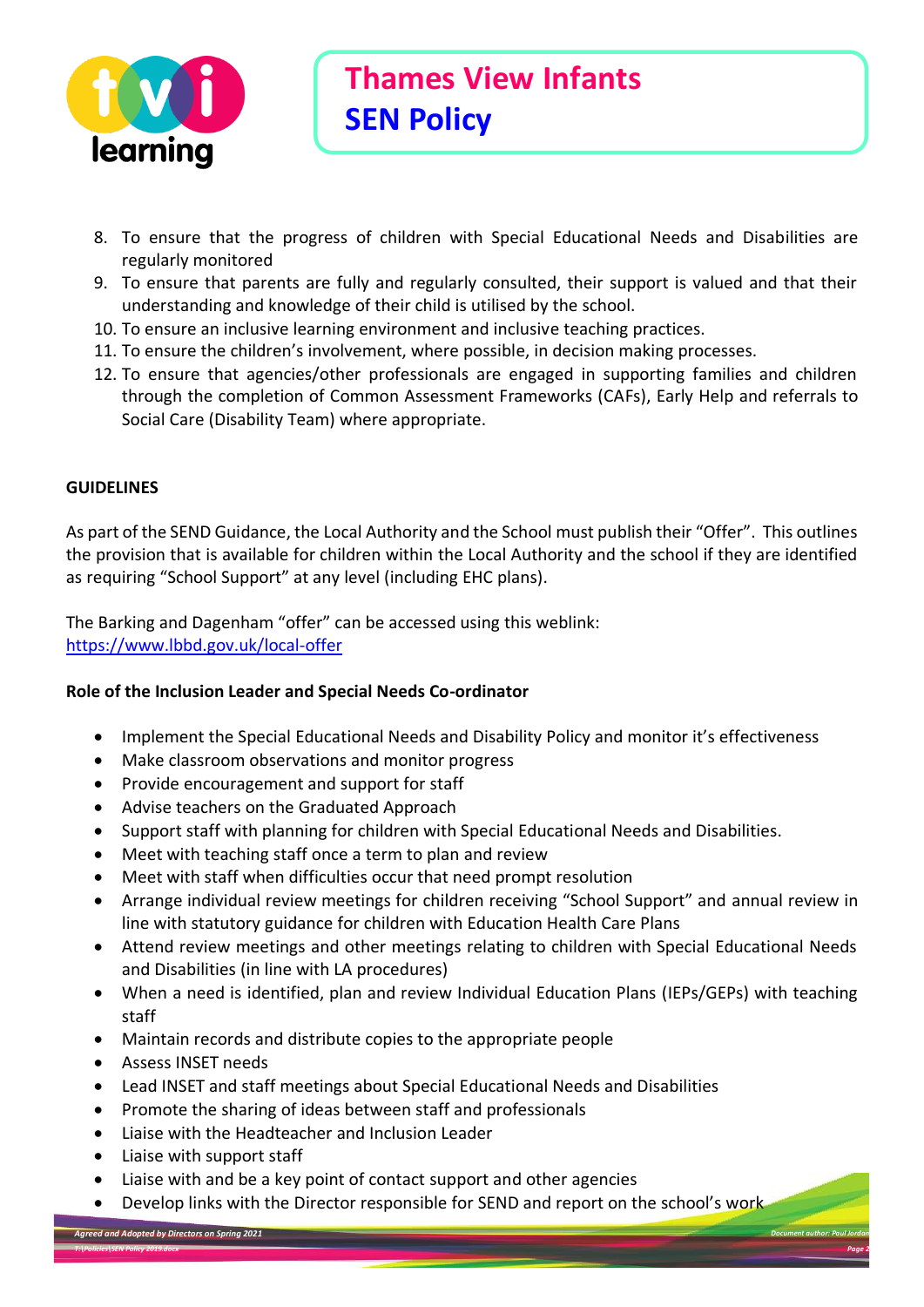

- Liaise with parents/carers
- Liaise with the Designated Teacher where a Looked After Child has SEN

#### **Role of the Head Teacher**

- Support and liaise with the Inclusion Leader and Special Needs Coordinator
- Provide non-contact time for reviews and other meetings

### **Role of the Class Teacher**

- Plan lessons which remove barriers to learning
- Have a commitment to progress for all pupils
- Engage in the Assess, Plan, Do, Review cycle to maximise learning opportunities.
- Meet with the Inclusion Leader and/or Special Needs Coordinator for class reviews
- Attend individual reviews
- Inform the Inclusion Leader and/or Special Needs Coordinator of any difficulties, that have arisen since the last class review, that require prompt resolution
- Inform the Inclusion Leader and/or Special Needs Coordinator of any action that needs to be taken i.e. Making referrals to Speech therapy
- Implement I.E.P.s/G.E.P's where appropriate
- Provide input into the writing of I.E.P.s/G.E.P's where appropriate
- Write G.E.P.s with the Inclusion Leader and/or SENCo/Year Group Leader support
- Plan for support staff
- Timetable support staff's time where necessary
- Implement programs provided by outside agencies
- Assess and monitor the progress of all the children in the class
- Predict children's attainment
- Set targets for attainment
- Liaise with parents/carers, engaging them in the Assess, Plan, Do, Review cycle to maximise learning opportunities.
- Identify the needs of individuals or groups of children through key stage assessments and target setting for the class

### **Role of Support Staff**

- Provide appropriate support for individuals and groups
- Follow the plans provided by the teacher
- Adapt and improve plans where appropriate
- Follow programs set by the school or outside agencies
- Follow any timetable that may set by the teacher
- Maintain any records set by the teacher for individuals or groups
- Be aware of I.E.P. and G.E.P. targets and of working towards them
- Organise resources for their work with children
- Attend reviews where appropriate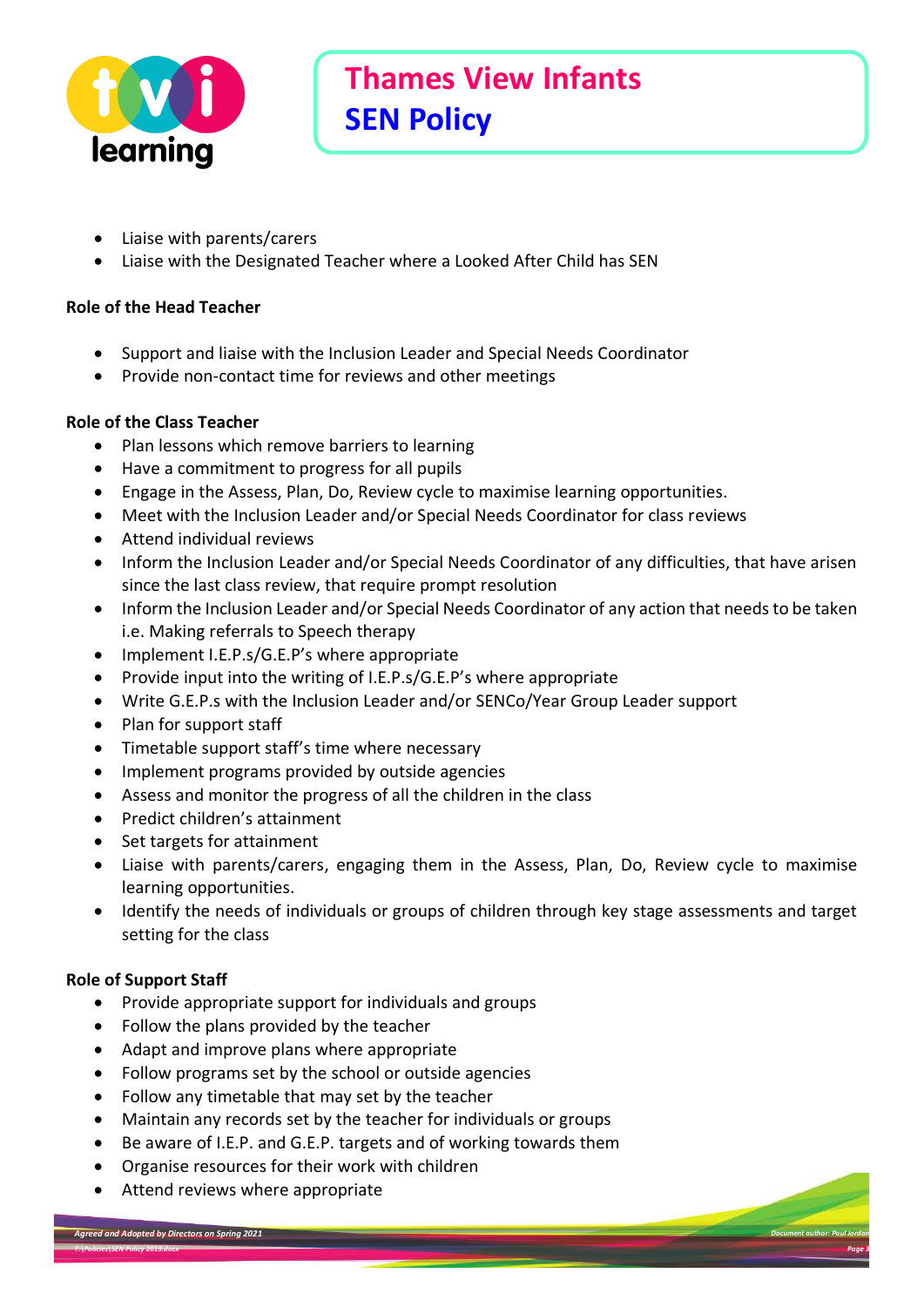

#### *Identification, Assessment and Provision*

#### **Identification**

Children should be identified in the class review meeting between the SENCo and the class teacher. It must be shown that the child has been differentiated for within the class and that their rate of progress is still a concern (samples of work and observations may be necessary). Children may be kept on the concern list until this is shown. Children should be differentiated for if:

- The child experiences or presents as having problems with their social, emotional and mental health, relationships with staff and peers or attitudes, engagement in learning
- The child scores significantly below the local average in the Baseline Assessments carried out in the EYFS
- The child is not achieving learning objectives over time
- The child is targeted as a result of Formative and Summative Assessments.

Children will be identified as having SEND within the Broad Areas of Need outlined in the Code of Practice:

- Speech and Language
- Learning and Cognition
- Physical and Sensory
- Social, Emotional and Mental Health.

### *School Support (K)*

In order to implement "School Support" parental permission must be gained and evidence of the child's rate of progress documented. It is important to record children's strengths and achievements and this is done as part of the class review cycle. Children will be placed on School Support if there is evidence to show that progress is not being made through differentiation and that they require provision that is additional to and different from that which is normally offered to children their age.

The following action will need to be taken at this point:

- The class teacher will meet with the parents to inform them of the school's decision to place their child on School Support. Parental permission must be sort. The Inclusion Leader and/or Special Needs Coordinator will attend the meeting if the class teacher requests it.
- The intervention of outside agencies will be sought. Parental permission must be sought for the intervention of outside professionals:
	- o Speech and Language Therapy
	- o Educational Psychologist
	- o Child Development Team
	- o Occupational Therapy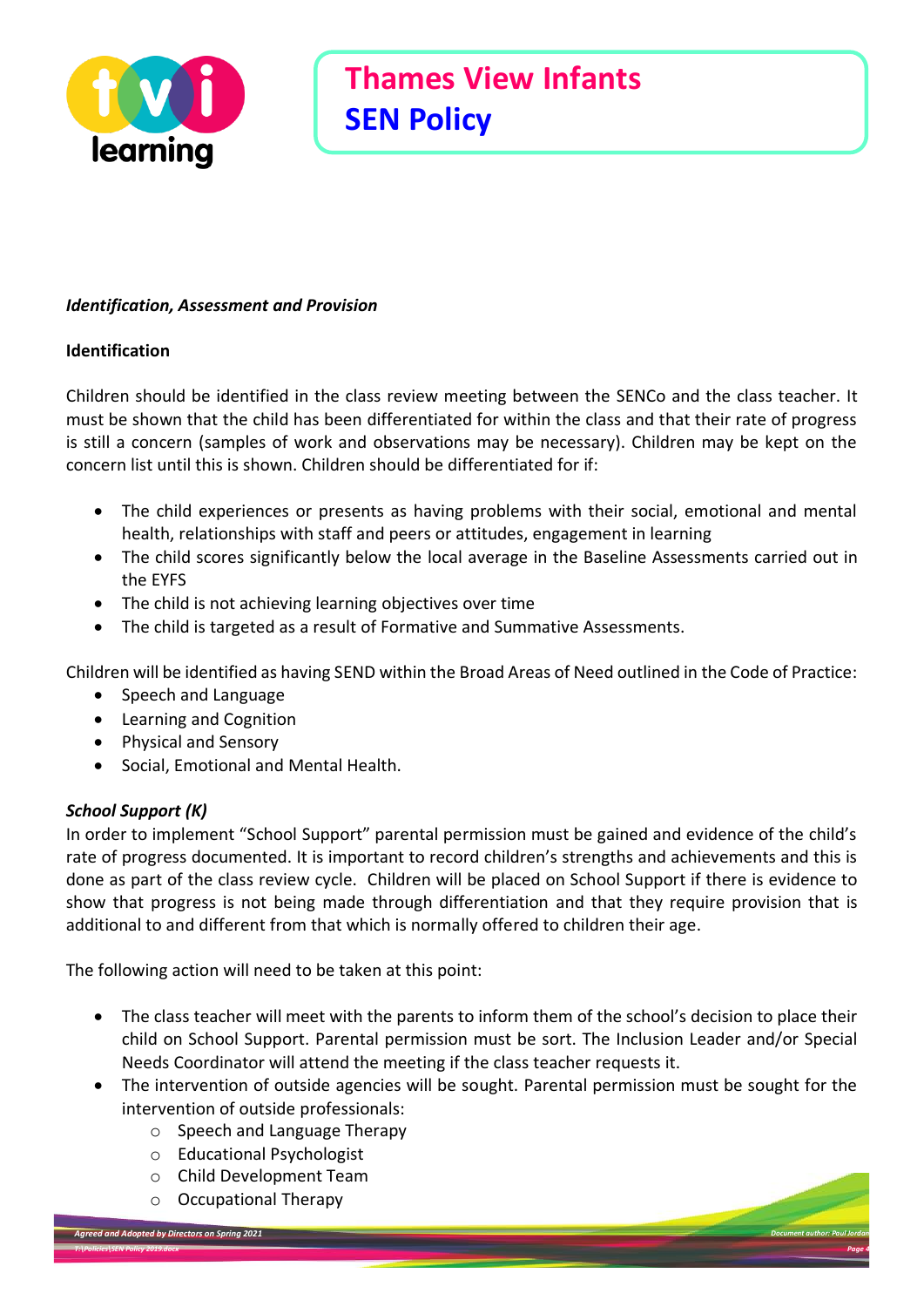

- o CAMHS
- o School Nurse
- o Paediatrician
- o Social Communication Play Clinic (SCPR)
- Other professionals will be sought if there is a need for an individual child.
- The 'School Support' to be provided will be decided. It may take the form of a professional programme, intervention or assessment plan. It may also take the form of an IEP or GEP.
- The Inclusion Leader and/or Special Needs Coordinator will start a file for the child. This will included a record of the child's strengths, previous steps taken to support the child through differentiation and evidence of the child's rate of progress
- The child's progress will be reviewed each term at the class review. Parents will need to be updated about their child's progress and special needs status each term at parent's meetings.

### *Statutory Assessment and requesting and Educational Health Care Plan*

The school must follow the procedure laid out in the SEND Code of Practice and the LA procedures.

#### *I.E.P.s*

Where required, I.E.P.s are written by the Inclusion Leader and/or Special Needs Coordinator with the class teacher's involvement. This is best done as part of the review process when the previous I.E.P. is reviewed and input from the parents can be gained. This information is recorded in the review notes. The new I.E.P. will be written up by the Inclusion Leader and/or Special Needs Coordinator using this information at a later date. Copies of the New I.E.P will be given to the parents, class teacher and support staff.

#### **I.E.P.s must contain the following:**

- Three or four targets.
- Targets that are realistic and achievable steps.
- Targets that move on from previously achieved targets or refine unachieved targets.
- Strategies for the class teacher and support staff.
- Information about possible resources required.
- The child's details.
- Information about what parents can do to help their child at home.
- Information about what the child may need to do.
- Review date
- The outcome of the targets (this may be recorded on review notes)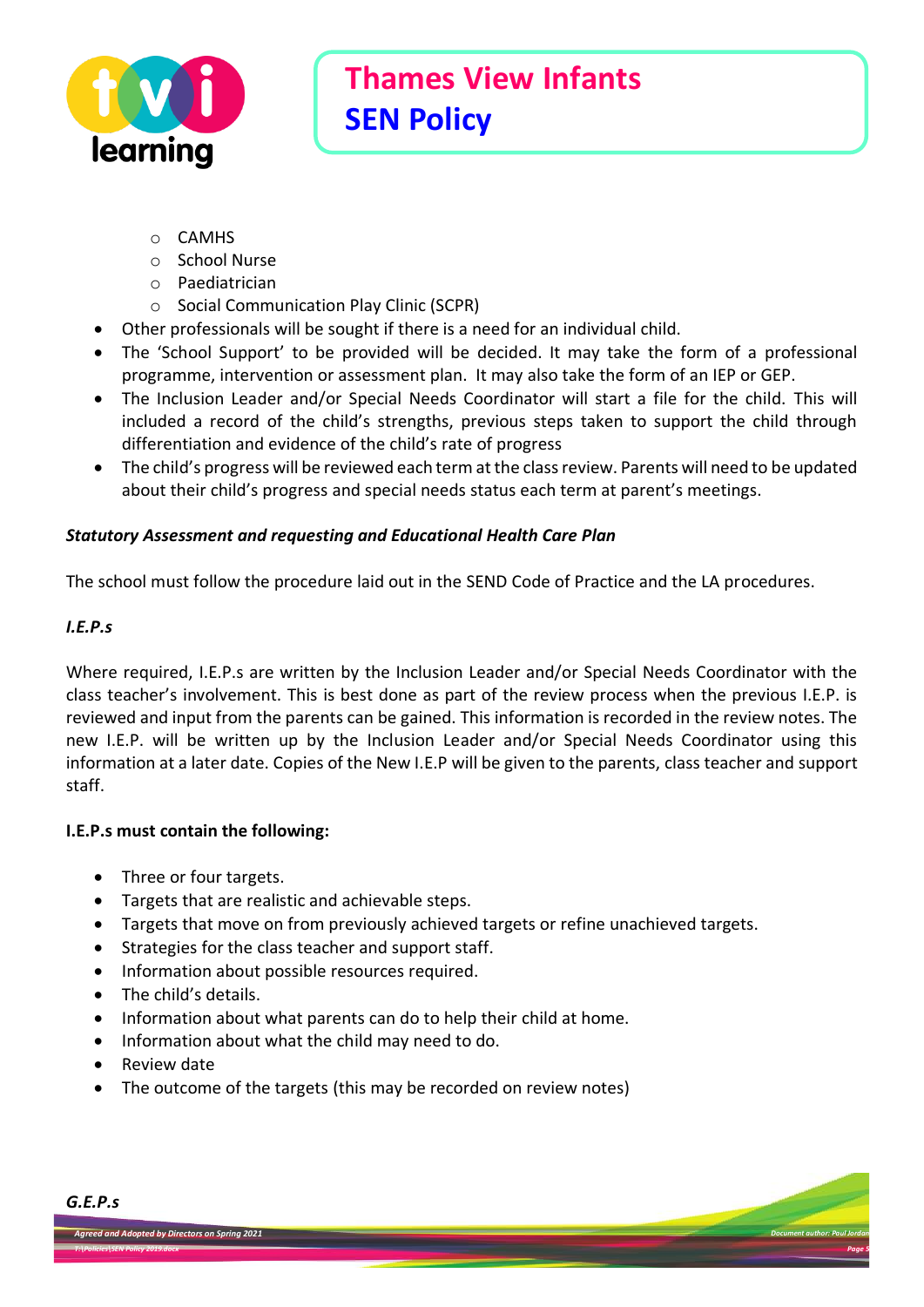

Where required, G.E.P.s will be written by the Year Group Leaders a class review/assessment of intervention. The Inclusion Leader and/or Special Needs Coordinator will offer advice on writing G.E.P.s at the class review and provide a format on which to write G.E.P.s. Copies of G.E.P.s will be given to the Inclusion Leader and/or Special Needs Coordinator and support staff by the class teacher.

### **G.E.P.s must contain:**

- Two or three targets
- Targets that are realistic and achievable
- Strategies for support staff
- Information about resources including support staff time
- The names of the children on School Action in the class so that a record is being kept of the support they have been given (although other children in the class may be involved in the activities listed in the G.E.P.)
- Review date
- The outcome of the targets
- Information about other supporting activities that the school provide for any children in the class

### *Reviews*

Reviews should be held termly. Children receiving School Support will be reviewed during class reviews. Notes will be taken at each review and G.E.P.s and I.E.P.s adjusted at this time. It may, however, be necessary to adjust I.E.P.s and G.E.P.s if they are met or become inappropriate well before the next review. All parents/carers are invited to termly reviews and informed of their child's attainment and progress.

For individuals with EHC plans with must follow the procedure laid out in the SEND Code of Practice and the LA procedures.

### *Record Keeping*

A paper file is kept for each child with Special Educational needs or Disabilities once other agencies are engaged. (Files for children receiving School Support should be kept by the Inclusion Leader and/or Special Needs Co-ordinator securely so that they can be accessed easily for professionals/parents/carers. All files are kept centrally and in a filing cabinet that locks). Each child's file should be kept up to date by the Inclusion Leader and/or Special Needs Coordinator and include:

- Child's profile
- Review notes
- I.E.P.s/G.E.P's
- Plans, report and programmes from professionals

In addition, copies of documents are kept securely on the schools internal Shared Area and within the schools Safeguarding programme to ensure a clear chronology is recorded., where this is appropriate.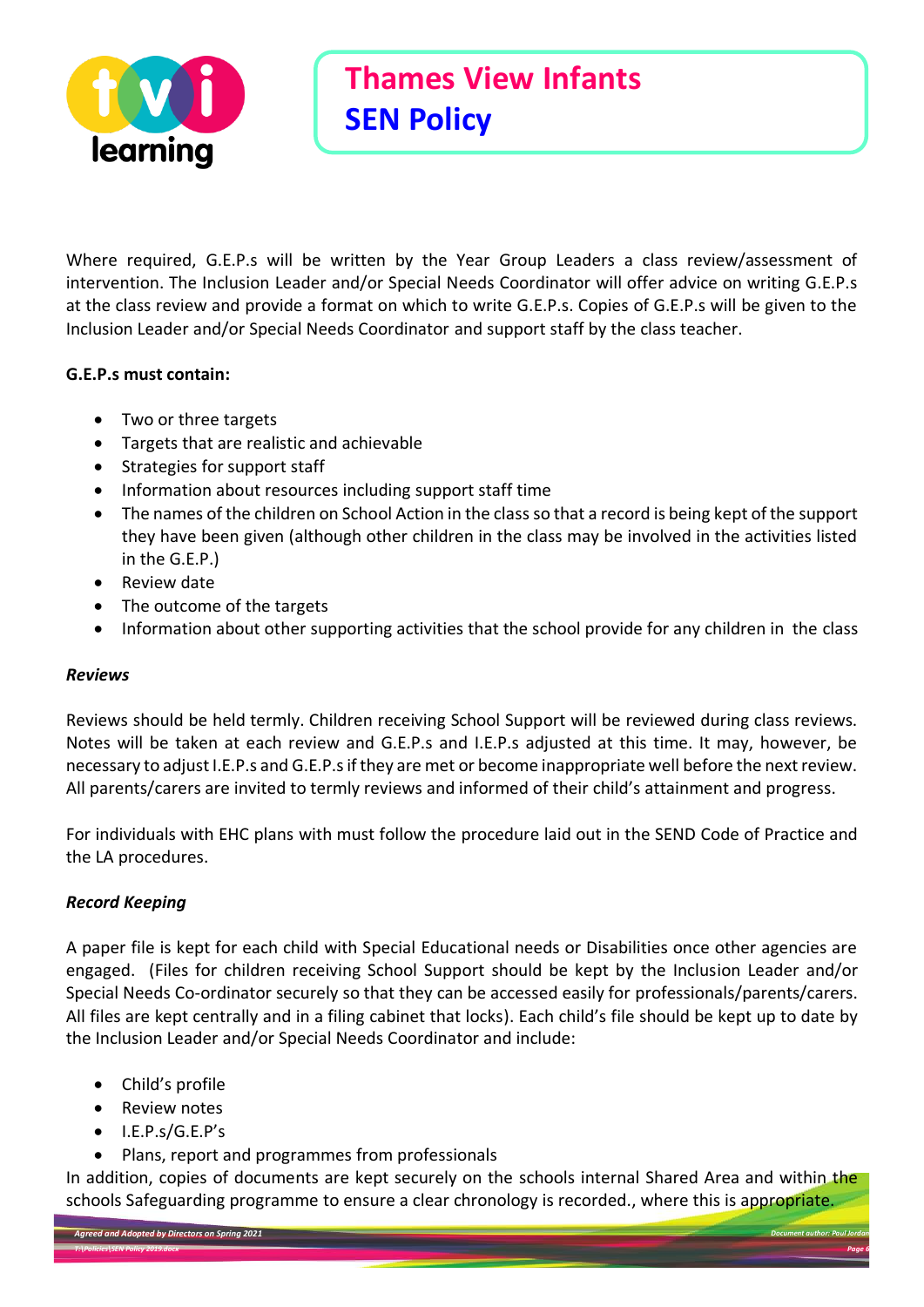

Class teachers will also need to keep records of the progress of children with special needs in their class. These records will be used to provide evidence for the assessment of children needs. These records should include:

- An inclusion overview of the class.
- Details of children who have not achieved learning intentions, as part of on-going Formative Assessments. (This will inform planning. In the nursery this will focus more on social behaviour, relationships with staff and peers and attitude to learning).
- Any current I.E.P.s and G.E.P. in the planning file or professional plans.
- Results of Summative Assessments and target setting.

### *Partnership with Parents*

We believe that it is important to keep parents informed about school activities, the school's concerns and their child's successes. We want to encourage parents support and co-operation. All effort should be made to include all parents in the progress of their child in school. Focus should **always** be made on the positive achievement of children whilst still informing parents openly and honestly about the difficulties that children experience.

Parent's views must be recorded and their knowledge about their child should inform the review process.

### *Intervention Groups/Programs*

The School Leaders will be responsible for prioritising the use of support staff. Intervention groups and programs may be set up to address areas of need within the school. The main aim will be to raise attainment. Children will be identified by the Inclusion Leader/SENCo/Year Group Leaders in collaboration with the class teacher. Changes to the group must be made with the agreement of the School Leaders and additional children may not be sent out with these groups in order to support class teaching.

For details on the range of interventions and additional support available at Thames View Infants, please see the School Information Report, which is updated annually. These interventions change depending on the profile of needs of the children. Please follow the link [here](https://thamesviewinfants.org/wp-content/uploads/2020/11/2020-21-SEND-School-Information-Report-.pdf) to view the School Information Report.

#### *Planning*

Teachers will plan with their year group partners, supported by Year group leaders. Half a day non-contact time a week will be allocated for planning. The Special Needs Coordinator and Inclusion Leader are available to support planning at any time. This is not limited to set meeting times. INSET will be available to develop expertise and share good practice.